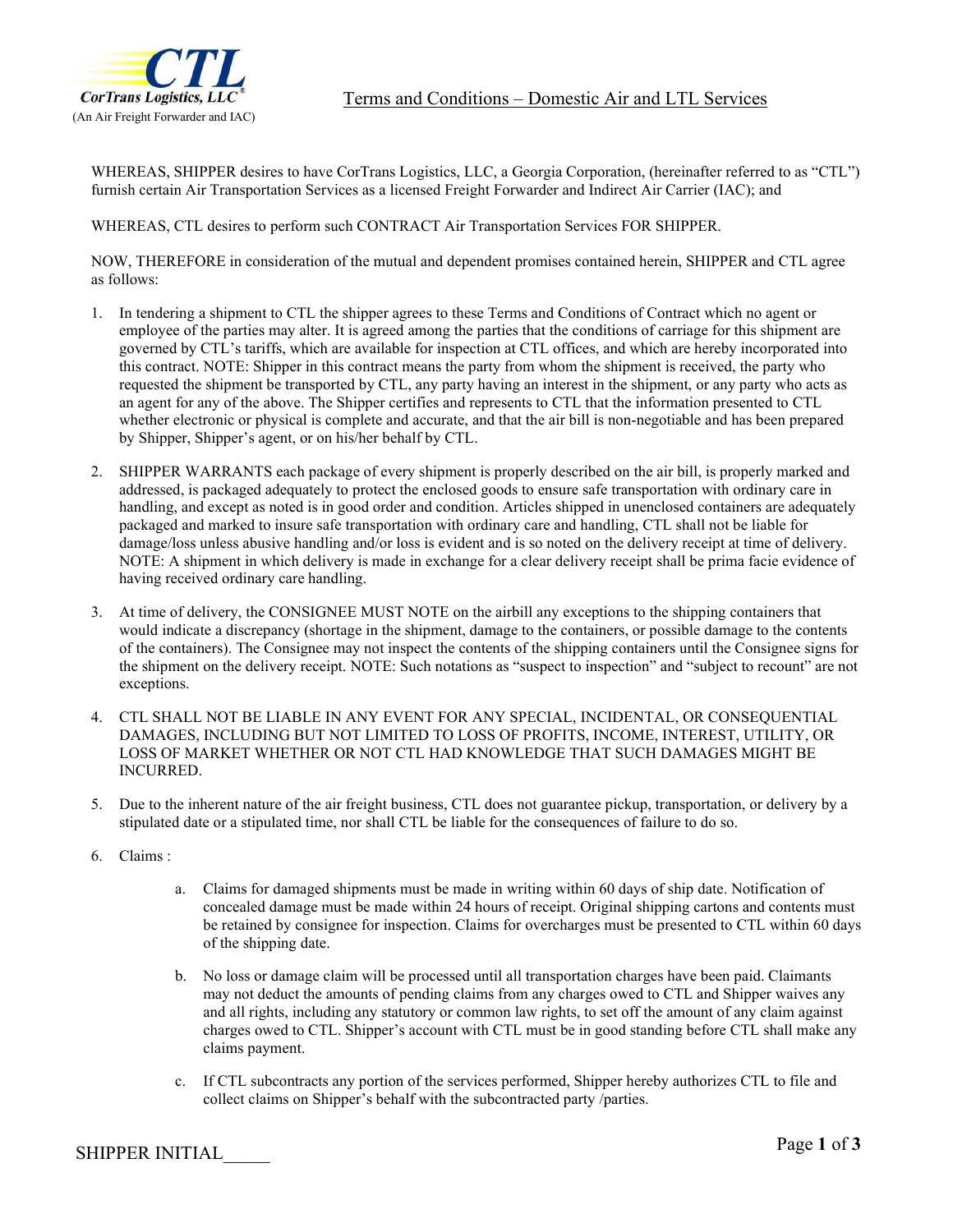- d. All claims for loss or damage are subject to proof of value, documentation of which shall be provided by Claimant at the time such claim is made.
- 7. Insurance coverage will be assessed at \$0.85 per \$100.00 of value; a minimum charge may apply. Insured value is not to exceed the actual value of the goods. Shipments (insured or uninsured) must be packed to withstand the normal hazards of transportation for any claim to be valid. In the event shipper does not elect to insure all or part of a shipment by requesting so on air bill at or before the time of tender to CTL, CTL's liability for any losses of or damages to such shipment shall be limited to \$0.50/lb., with a Minimum of \$50.00, whichever is greater, and a maximum of \$500.00. Used equipment or used machinery will not be insured. This limitation is subject to provisions as published in CTL's governing tariffs in effect at the time of the shipment.
- 8. Unless each piece of the shipment has declared value stated and is specifically identified on the CTL air bill at time of shipment and is so identified on the CTL air bill as being lost, damaged, destroyed, or otherwise adversely affected at time of delivery, CTL shall be liable subject to tariff provisions in effect at the time of the shipment for the average declared value of the shipment multiplied by the packaged weight of the piece(s) adversely affected. That is the average declared value of the shipment divided by the total weight of the shipment.
- 9. Unless otherwise expressly provided in CTL's tariffs, and subject to any conditions or restrictions contained therein, the following articles will not be accepted for carriage: any shipment prohibited by law; original works of art; antiques; bonds; coins of any kind; currency; furs; fur clothing; gems or stones (cut or uncut); industrial diamonds; gold or silver coined concentrates; jewelry (other than costume jewelry); money; pearls; precious metals; securities (negotiable); time sensitive written material (e.g. bids, contract, proposals, etc. when the declared value exceeds **\$0.50** per pound); household goods, and/or personal effects when the total declared value of the shipment exceeds **\$500.00** or when the declared value exceeds **\$0.50** per pound, per piece; and such other articles provided in CTL's governing tariffs and service guide. CTL shall not be liable for any loss, damage, delays, liabilities or penalties resulting from the transportation of any of the foregoing, articles, however described or misdescribed in this air bill, and no employee or agent of CTL has any authority to accept for transportation such articles or to waive the limitations herein contained.
- 10. CTL shall not be liable for loss, damage, or delay caused by: acts of God; public authorities acting with actual or apparent authority; strikes; labor disputes; weather; mechanical failures; aircraft failures; civil commotions; acts or omissions of customs or quarantine officials; the nature of the shipment or any defects thereof; public enemies; hazards incidents to state of war; acts of terrorism; and by act, defaults, omissions of shipper or Consignee for failure to observe the terms and conditions including but not limited to improper packaging, air bill information, and the rules relating to shipments not acceptable for transportation or shipments acceptable only under certain conditions outlined below.
- 11. Without prior notification, CTL is insured for aggregate losses at any one time at any one place under a cargo policy with maximum limits of **\$100,000.00**. For shipments valued over **\$100,000.00,** CTL must be given advance notice so additional coverage can be arranged. In no event shall CTL's liability exceed the amount actually paid by such insurance.
- 12. Rates and charges for all air shipments will be based on actual or dimensional weight, whichever is greater.
- 13. If this is an international shipment, liability rules under the Warsaw Convention shall apply, and CTL accepts the air bill as a Shipper's letter of instruction with authorization to prepare and sign on Shipper's behalf and international air waybill. Except as otherwise provided in carrier's tariffs or conditions of carriage to which the Warsaw Convention does not apply, CTL's liability shall not exceed US\$9.07 per pound (US\$20.38 per kilo), unless a higher value is declared by shipper and a supplementary charge is paid. In case of loss, damage, or delay of part of the consignment, the weight to be taken into account in determining CTL's liability shall only be the weight of the package or the packages concerned. For international shipments, CTL reserves the option to act as an agent of the carrier, instead of as a forwarder, in which event the direct carrier's tariffs shall apply to this shipment.
- 14. CTL does not handle C.O.D.'s. CTL shall not be obligated to collect any C.O.D. payment, and shall not have liability for any non-collection, or misdelivery of such payment.
- 15. CTL shall have the right to (i) substitute alternate carriers or other means of transportation: and (ii) select the routing or deviate from that shown on the face hereof.
- 16. All shipments are subject to inspection by CTL; however, CTL is not obligated to perform such inspection.

**Page 2** of 3